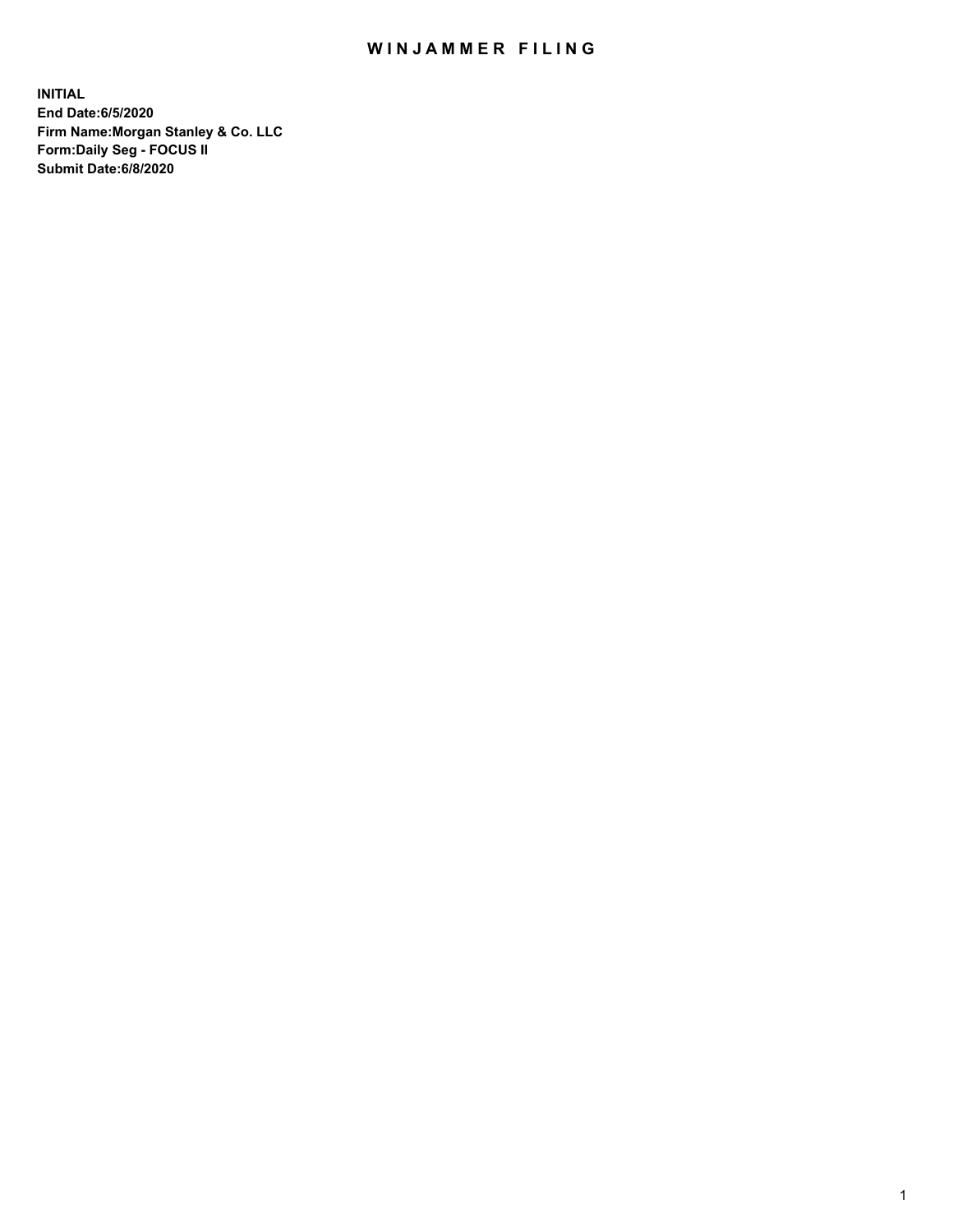**INITIAL End Date:6/5/2020 Firm Name:Morgan Stanley & Co. LLC Form:Daily Seg - FOCUS II Submit Date:6/8/2020 Daily Segregation - Cover Page**

| Name of Company                                                                   | Morgan Stanley & Co. LLC     |
|-----------------------------------------------------------------------------------|------------------------------|
| <b>Contact Name</b>                                                               | <b>Ikram Shah</b>            |
| <b>Contact Phone Number</b>                                                       | 212-276-0963                 |
| <b>Contact Email Address</b>                                                      | lkram.shah@morganstanley.com |
| FCM's Customer Segregated Funds Residual Interest Target (choose one):            |                              |
| a. Minimum dollar amount: ; or                                                    | 235,000,000                  |
| b. Minimum percentage of customer segregated funds required:% ; or                | <u>0</u>                     |
| c. Dollar amount range between: and; or                                           | <u>00</u>                    |
| d. Percentage range of customer segregated funds required between: % and %.       | 00                           |
| FCM's Customer Secured Amount Funds Residual Interest Target (choose one):        |                              |
| a. Minimum dollar amount: : or                                                    | 140,000,000                  |
| b. Minimum percentage of customer secured funds required:%; or                    | <u>0</u>                     |
| c. Dollar amount range between: and; or                                           | 0 <sub>0</sub>               |
| d. Percentage range of customer secured funds required between:% and%.            | 0 <sub>0</sub>               |
| FCM's Cleared Swaps Customer Collateral Residual Interest Target (choose one):    |                              |
| a. Minimum dollar amount: ; or                                                    | 92,000,000                   |
| b. Minimum percentage of cleared swaps customer collateral required:% ; or        | <u>0</u>                     |
| c. Dollar amount range between: and; or                                           | 00                           |
| d. Percentage range of cleared swaps customer collateral required between:% and%. | 0 <sub>0</sub>               |

Attach supporting documents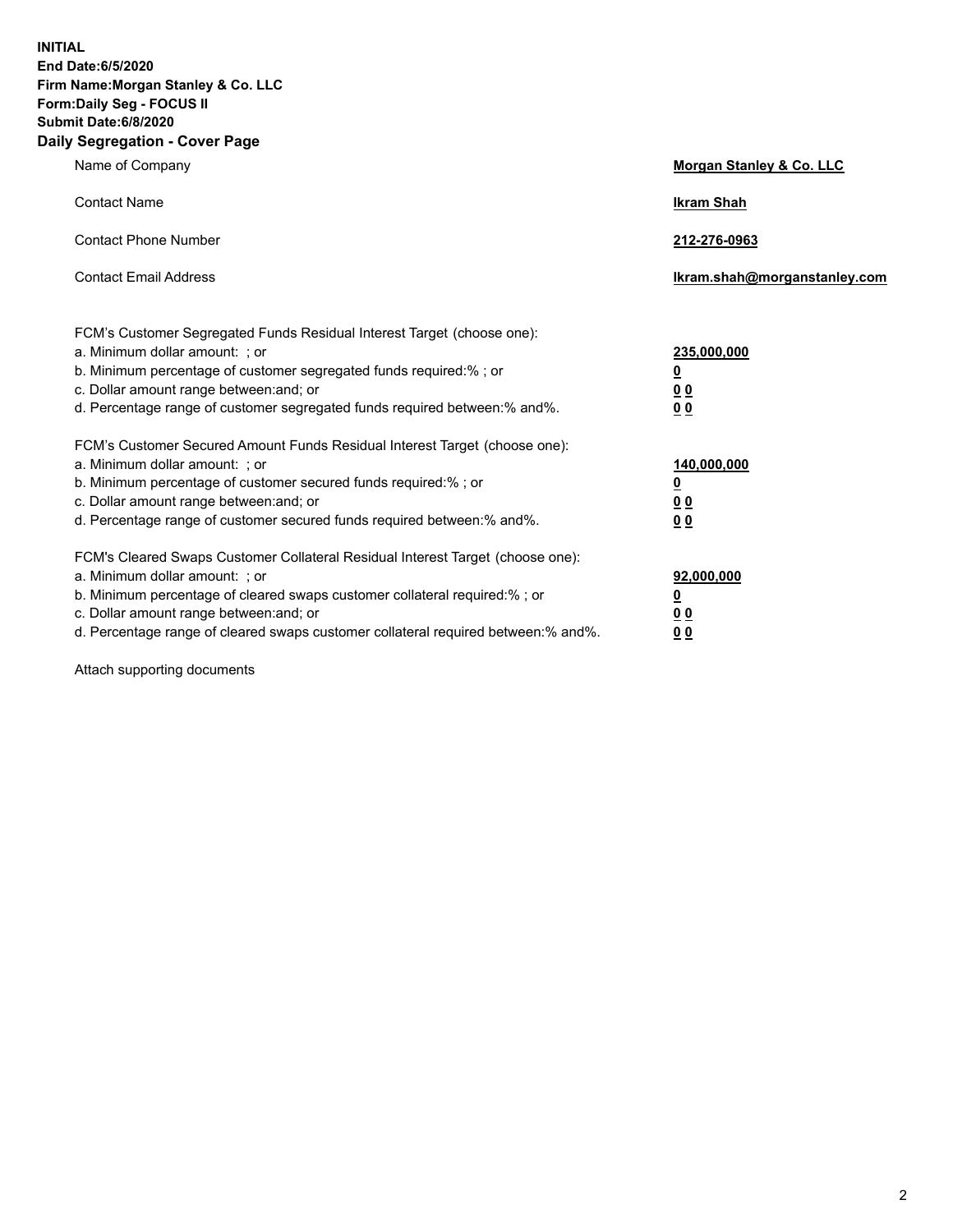| <b>INITIAL</b> | End Date: 6/5/2020<br>Firm Name: Morgan Stanley & Co. LLC<br>Form: Daily Seg - FOCUS II<br>Submit Date: 6/8/2020<br><b>Daily Segregation - Secured Amounts</b>                                                          |                                                                            |
|----------------|-------------------------------------------------------------------------------------------------------------------------------------------------------------------------------------------------------------------------|----------------------------------------------------------------------------|
|                | Foreign Futures and Foreign Options Secured Amounts<br>Amount required to be set aside pursuant to law, rule or regulation of a foreign<br>government or a rule of a self-regulatory organization authorized thereunder | $0$ [7305]                                                                 |
| 1.             | Net ledger balance - Foreign Futures and Foreign Option Trading - All Customers<br>A. Cash<br>B. Securities (at market)                                                                                                 | 4,284,993,061 [7315]<br>3,129,598,129 [7317]                               |
| 2.<br>3.       | Net unrealized profit (loss) in open futures contracts traded on a foreign board of trade<br>Exchange traded options<br>a. Market value of open option contracts purchased on a foreign board of trade                  | 657,388,521 [7325]<br>8,845,931 [7335]                                     |
| 4.<br>5.       | b. Market value of open contracts granted (sold) on a foreign board of trade<br>Net equity (deficit) (add lines 1.2. and 3.)<br>Account liquidating to a deficit and account with a debit balances - gross amount       | -13,645,711 [7337]<br>8,067,179,931 [7345]                                 |
|                | Less: amount offset by customer owned securities                                                                                                                                                                        | 118,283,117 [7351]<br>-115,767,189 [7352] 2,515,928<br>[7354]              |
| 6.             | Amount required to be set aside as the secured amount - Net Liquidating Equity<br>Method (add lines 4 and 5)                                                                                                            | 8,069,695,859 [7355]                                                       |
| 7.             | Greater of amount required to be set aside pursuant to foreign jurisdiction (above) or line<br>6.<br>FUNDS DEPOSITED IN SEPARATE REGULATION 30.7 ACCOUNTS                                                               | 8,069,695,859 [7360]                                                       |
| 1.             | Cash in banks<br>A. Banks located in the United States<br>B. Other banks qualified under Regulation 30.7                                                                                                                | 382,039,968 [7500]<br>424,375,846 [7520] 806,415,814                       |
| 2.             | Securities                                                                                                                                                                                                              | [7530]                                                                     |
| 3.             | A. In safekeeping with banks located in the United States<br>B. In safekeeping with other banks qualified under Regulation 30.7<br>Equities with registered futures commission merchants                                | 1,020,099,859 [7540]<br>0 [7560] 1,020,099,859 [7570]                      |
|                | A. Cash<br><b>B.</b> Securities                                                                                                                                                                                         | 14,103,358 [7580]<br>$0$ [7590]                                            |
|                | C. Unrealized gain (loss) on open futures contracts<br>D. Value of long option contracts<br>E. Value of short option contracts                                                                                          | 395,721 [7600]<br>$0$ [7610]<br>0 [7615] 14,499,079 [7620]                 |
| 4.             | Amounts held by clearing organizations of foreign boards of trade<br>A. Cash                                                                                                                                            | $0$ [7640]                                                                 |
|                | <b>B.</b> Securities<br>C. Amount due to (from) clearing organization - daily variation<br>D. Value of long option contracts<br>E. Value of short option contracts                                                      | $0$ [7650]<br>$0$ [7660]<br>$0$ [7670]<br>0 [7675] 0 [7680]                |
| 5.             | Amounts held by members of foreign boards of trade<br>A. Cash<br><b>B.</b> Securities                                                                                                                                   | 3,734,716,273 [7700]<br>2,109,498,270 [7710]                               |
|                | C. Unrealized gain (loss) on open futures contracts<br>D. Value of long option contracts<br>E. Value of short option contracts                                                                                          | 656,992,799 [7720]<br>8,845,931 [7730]<br>-13,645,711 [7735] 6,496,407,562 |
| 6.<br>7.       | Amounts with other depositories designated by a foreign board of trade<br>Segregated funds on hand                                                                                                                      | [7740]<br>$0$ [7760]<br>$0$ [7765]                                         |
| 8.<br>9.       | Total funds in separate section 30.7 accounts<br>Excess (deficiency) Set Aside for Secured Amount (subtract line 7 Secured Statement<br>Page 1 from Line 8)                                                             | 8,337,422,314 [7770]<br>267,726,455 [7380]                                 |
| 10.<br>11.     | Management Target Amount for Excess funds in separate section 30.7 accounts<br>Excess (deficiency) funds in separate 30.7 accounts over (under) Management Target                                                       | 140,000,000 [7780]<br>127,726,455 [7785]                                   |

3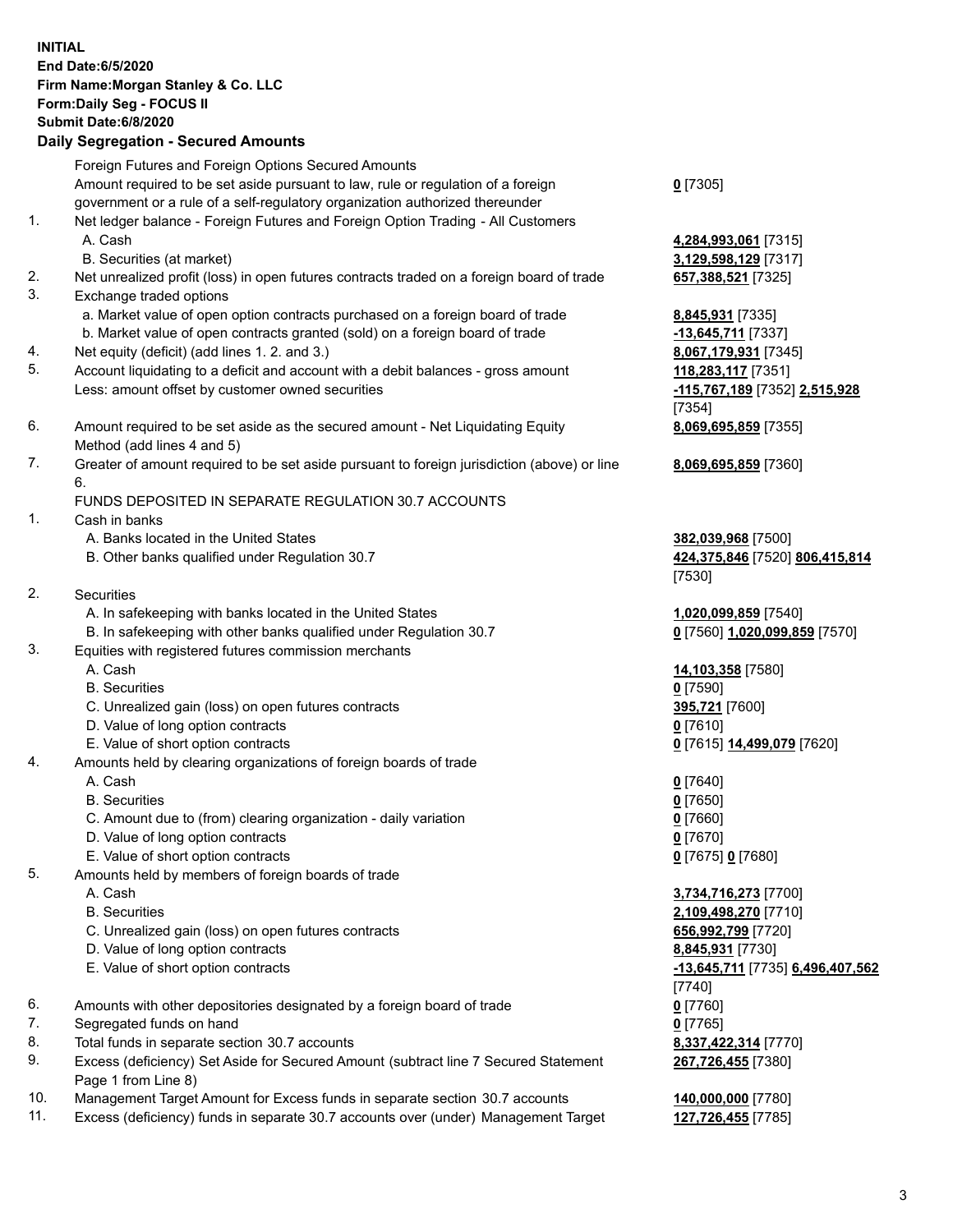| <b>INITIAL</b> | End Date: 6/5/2020<br>Firm Name: Morgan Stanley & Co. LLC<br>Form: Daily Seg - FOCUS II<br><b>Submit Date:6/8/2020</b><br>Daily Segregation - Segregation Statement |                               |
|----------------|---------------------------------------------------------------------------------------------------------------------------------------------------------------------|-------------------------------|
|                | SEGREGATION REQUIREMENTS(Section 4d(2) of the CEAct)                                                                                                                |                               |
| 1.             | Net ledger balance                                                                                                                                                  |                               |
|                | A. Cash                                                                                                                                                             | 14,367,841,429 [7010]         |
|                | B. Securities (at market)                                                                                                                                           | 8,903,032,054 [7020]          |
| 2.             | Net unrealized profit (loss) in open futures contracts traded on a contract market                                                                                  | 2,430,045,845 [7030]          |
| 3.             | Exchange traded options                                                                                                                                             |                               |
|                | A. Add market value of open option contracts purchased on a contract market                                                                                         | 576,836,535 [7032]            |
|                | B. Deduct market value of open option contracts granted (sold) on a contract market                                                                                 | -556,708,393 [7033]           |
| 4.             | Net equity (deficit) (add lines 1, 2 and 3)                                                                                                                         | 25,721,047,470 [7040]         |
| 5.             | Accounts liquidating to a deficit and accounts with                                                                                                                 |                               |
|                | debit balances - gross amount                                                                                                                                       | 827, 202, 741 [7045]          |
|                | Less: amount offset by customer securities                                                                                                                          | -820,179,759 [7047] 7,022,982 |
|                |                                                                                                                                                                     | [7050]                        |
| 6.             | Amount required to be segregated (add lines 4 and 5)                                                                                                                | 25,728,070,452 [7060]         |
|                | FUNDS IN SEGREGATED ACCOUNTS                                                                                                                                        |                               |
| 7.             | Deposited in segregated funds bank accounts                                                                                                                         |                               |
|                | A. Cash                                                                                                                                                             | 3,867,536,546 [7070]          |
|                | B. Securities representing investments of customers' funds (at market)                                                                                              | $0$ [7080]                    |
|                | C. Securities held for particular customers or option customers in lieu of cash (at<br>market)                                                                      | 1,526,065,809 [7090]          |
| 8.             | Margins on deposit with derivatives clearing organizations of contract markets                                                                                      |                               |
|                | A. Cash                                                                                                                                                             | 13,258,391,096 [7100]         |
|                | B. Securities representing investments of customers' funds (at market)                                                                                              | $0$ [7110]                    |
|                | C. Securities held for particular customers or option customers in lieu of cash (at<br>market)                                                                      | 7,376,966,245 [7120]          |
| 9.             | Net settlement from (to) derivatives clearing organizations of contract markets                                                                                     | 248,795,448 [7130]            |
| 10.            | Exchange traded options                                                                                                                                             |                               |
|                | A. Value of open long option contracts                                                                                                                              | 576,836,535 [7132]            |
|                | B. Value of open short option contracts                                                                                                                             | -556,708,393 [7133]           |
| 11.            | Net equities with other FCMs                                                                                                                                        |                               |
|                | A. Net liquidating equity                                                                                                                                           | 14,913,816 [7140]             |
|                | B. Securities representing investments of customers' funds (at market)                                                                                              | $0$ [7160]                    |
|                | C. Securities held for particular customers or option customers in lieu of cash (at<br>market)                                                                      | $0$ [7170]                    |
| 12.            | Segregated funds on hand                                                                                                                                            | $0$ [7150]                    |
| 13.            | Total amount in segregation (add lines 7 through 12)                                                                                                                | 26,312,797,102 [7180]         |
| 14.            | Excess (deficiency) funds in segregation (subtract line 6 from line 13)                                                                                             | 584,726,650 [7190]            |
|                |                                                                                                                                                                     |                               |

- 
- 15. Management Target Amount for Excess funds in segregation<br>16. Excess (deficiency) funds in segregation over (under) Management Target Amount **235,000,000** [7198] Excess (deficiency) funds in segregation over (under) Management Target Amount Excess

**349,726,650** [7198]